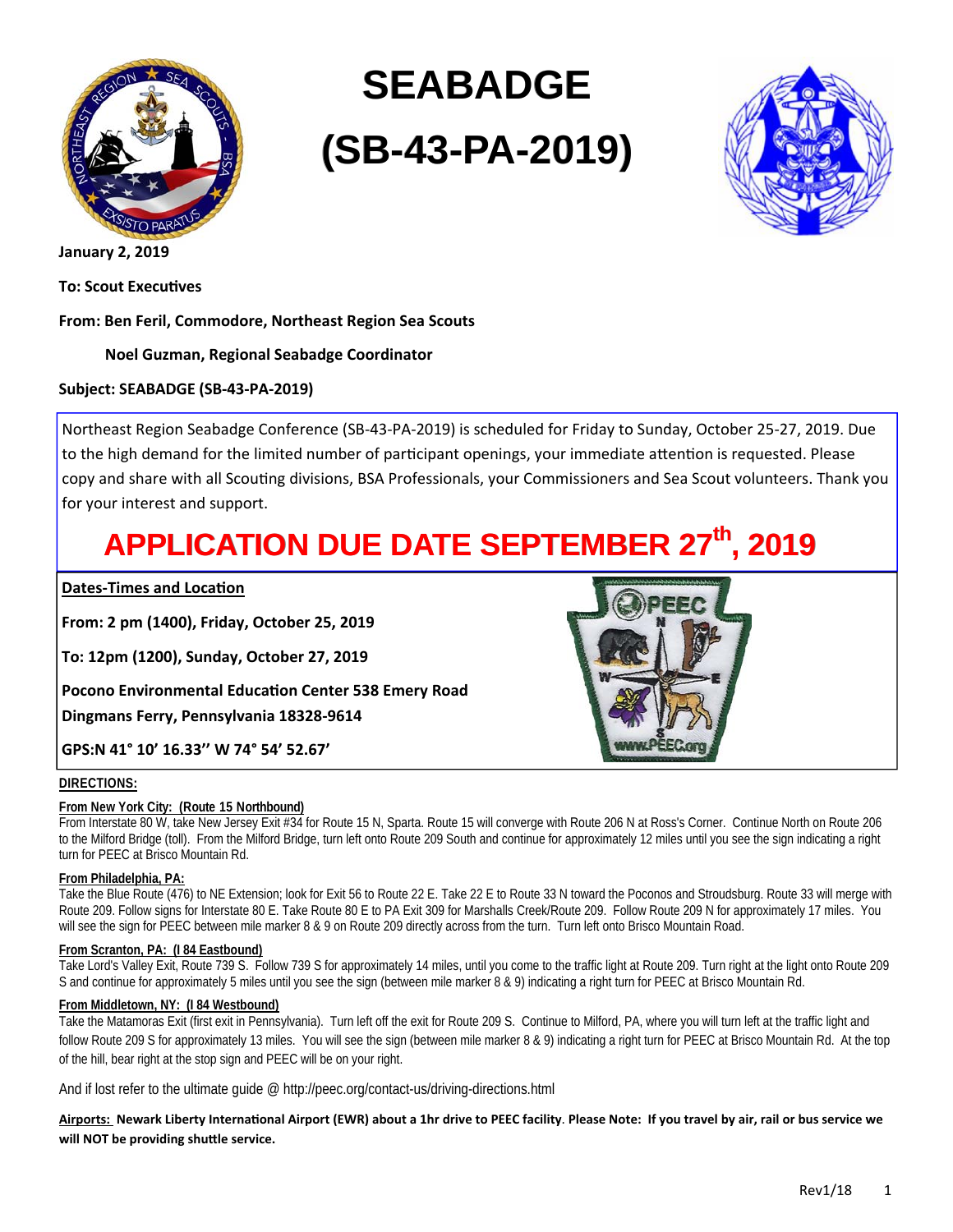### **PLEASE READ THIS FACT SHEET CAREFULLY AND COMPLETELY**

#### **ObjecƟves**

**Seabadge is an advanced training experience for Sea Scout adult leaders, CommiƩee Members and other members in ScouƟng at the Unit, District, Council, Area or FloƟlla, Regional or NaƟonal levels that support the Sea Scout program. The purposes of the Seabadge experience are:** 

**1. Improve the understanding of leadership, management, and moƟvaƟonal skills among Sea Scout adult leaders.** 

**2. Provide management, leadership, and presentaƟon skills and tools to leaders so that they may use and share them with others in day-to-day Sea Scout acƟviƟes.** 

**3. Use the skills and tools acquired at Seabadge to improve the quality of the Sea Scout program.** 

**4. Encourage the development of lifelong contacts and sharing of resources by and between course parƟcipants and staff.**

#### **QualificaƟons for ParƟcipaƟon**

Currently registered in any adult position directly supporting Sea Scouts or other Scouting program areas with in**terest to Sea Scouts.** 

*Completed the new Youth ProtecƟon course* 

*Completed Sea Scout Adult Leader Basic Training* 

*Minimum age to take the course for Sea Scouts is 19, all others 18* 

*Willing to apply the skills and knowledge obtained through Seabadge to strengthen Sea Scout Ship and membership programs.* 

#### **Seabadge Content**

Seabadge is a participatory learning experience. There will be intensive individual and team involvement by partic**ipants and with Seabadge faculty in seminars, workshops, role-playing, and discussion. The program includes sessions on Sea ScouƟng aims and methods, ideals, tradiƟons, instrucƟonal techniques, managing the program, com**munications, activities, ship's Committee operations, leadership, team building and motivation, goal setting, plan**ning, and recruiƟng youth and adults. Upon compleƟon of the course each parƟcipant will receive a conference compleƟon cerƟficate.** 

To earn the Seabadge Trident Pin, participants must attend all sessions of the Seabadge weekend conference, and **to successfully complete a "LOG", which is approved in advanced by your Crew Advisor and Seabadge Conference**  LOG Coordinator. This LOG requirement must be completed no later than 18 months after attending the conference. **Successful graduates will be presented a course completion letter and Seabadge Trident Pin.** 

#### **Classroom and Meals:** *(NOTE: THIS SEABADGE COURSE IS FULLY ADA COMPLIANT)*

**The PEEC dining hall is a separate facility that will service our meals. The conference center will serve as our classroom where our Sea Badge conference "Landship" will be homeported and will host our mid rats/Cracker Barrels . Beverages service (coffee-tea-water) will be provided throughout the course.** 

#### **Berthing:**

**All parƟcipants will be required to be berthed on the Pocono EducaƟon Center site. Separate berthing for men and women consists of modern heated bungalows with private showers.**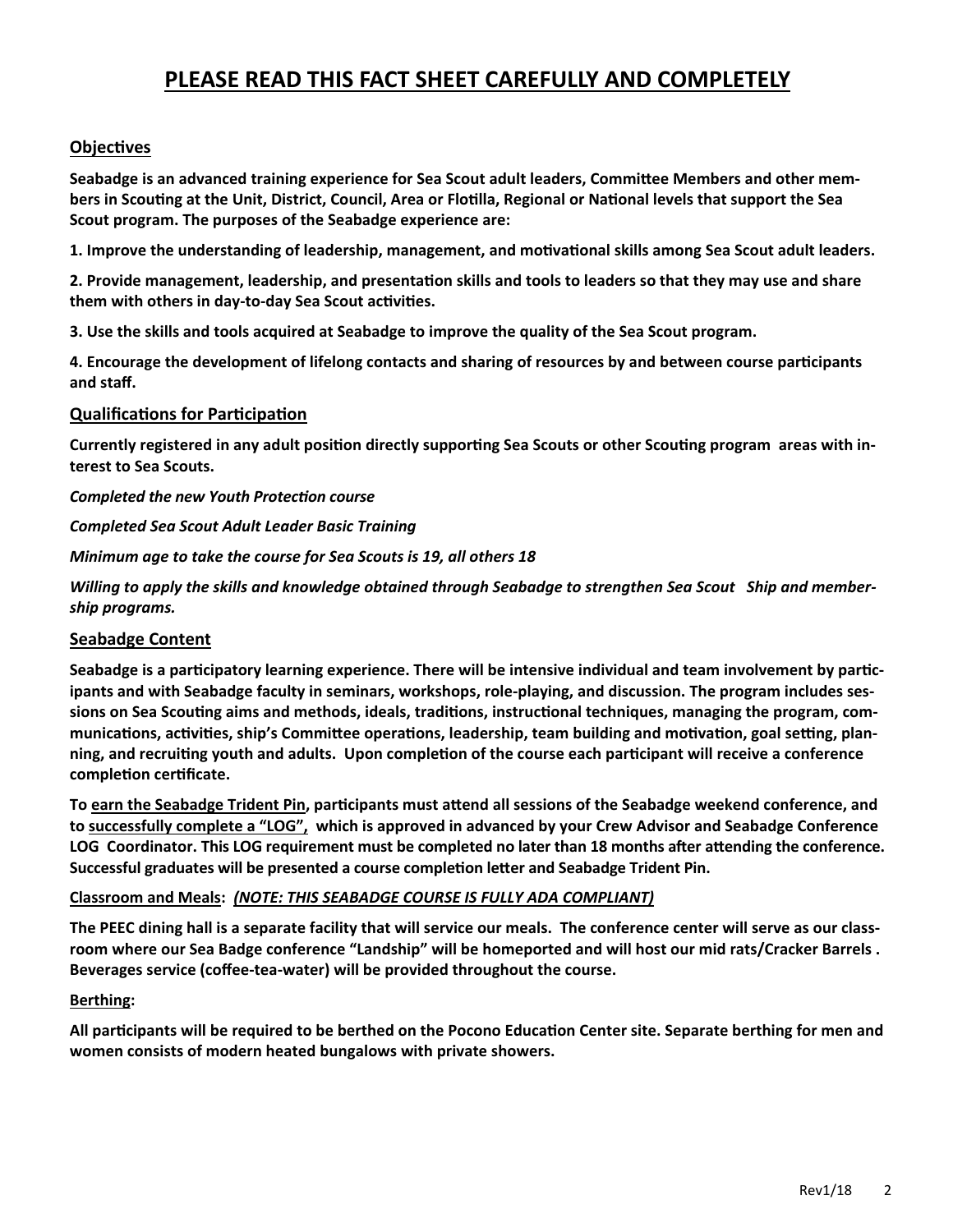#### **Security and Safety Considerations**

**Security:** 

**All Seabadge parƟcipants and staff will remain on the grounds of the PEEC Site. Once you arrive on Friday, you will remain unƟl Sunday's course compleƟon. Remember that we are guests of the PEEC and the following items are**  prohibited onboard the Training Site: Illegal drugs, drug paraphernalia, alcohol, firearms, ammunition and fire**works.**

If you are driving, your vehicle information is required i.e. Vehicle description: Make / Model year/ State regis**tered tag number. Personal Vehicle Parking will be available in designated areas near the Dining Hall.**

#### **Arrival Time and Departure Time:**

**Plan your travel to arrive at PEEC Site on Friday between Noon PM (1200) and 2:00 PM (1400). Our first conference session begins at 3:00 PM (1500). The conference will end on Sunday, 27 October at 12:00 PM (1200).** 

#### **Medical:**

All Seabadge participants will be required to complete current BSA medical forms parts A&B. In addition, if re**quired, all Seabadge parƟcipants will be expected to bring sufficient prescripƟon medicaƟon for the enƟre weekend. Please bring your CPAP machine if you need it for a good night's sleep, outlets are every where. Any and all special needs MUST be brought to the aƩenƟon of the Course Director.** 

#### **Gear List**

*Uniform for the course will be the New Century Universal Sea Scout Uniform*

*hƩp://www.seascout.org/component/edocman/?task=document.viewdoc&id=43&Itemid=0* 

*Non Sea Scout Leaders: Official BSA Uniform for your program area.* 

*Sleeping Bag is OpƟonal as Linen, blanket and spread will be provided. Pillows will not be provided*

*A Sea Scout Manual Boatswain Pipe Flashlight Pen/Pencils Warm Jacket Sweater, Fleece, Gloves Appropriate Shoes & Socks Two or Three Hangers Sweat Pants and Sweat Shirt Towels Toilet Kit Shower Shoes Extra Change of Underwear Sleep Wear Bath Robe PrescripƟon MedicaƟon and BSA Health Form Parts A&B*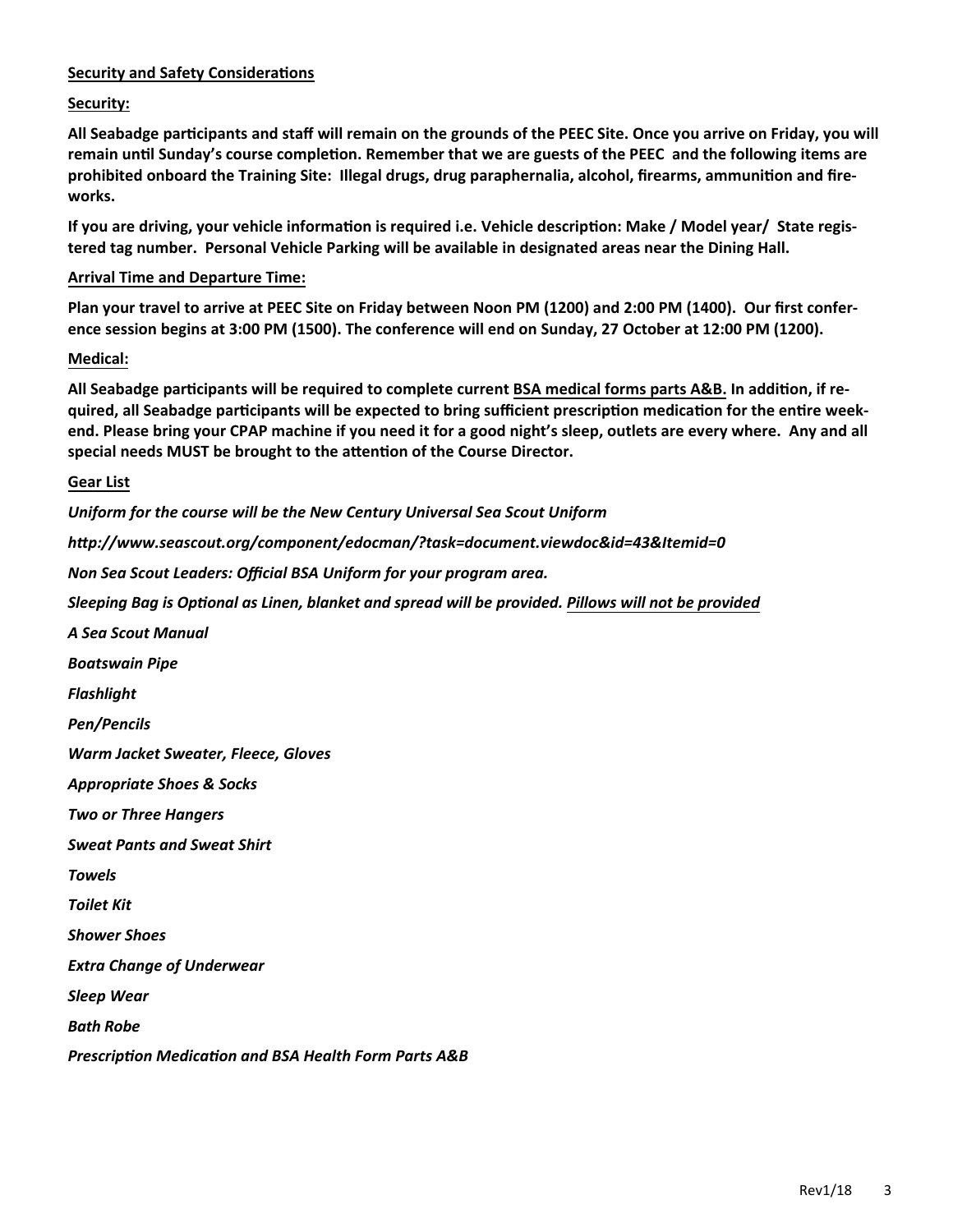#### **Course Preparation:**

**Each parƟcipant from an acƟve Sea Scout Ship will be familiar with and bring to Seabadge the Sea Scout Manual**  12th edition, No. 620542 - 2016 printing, download from http://www.seascout.org/youth/sea-scout-manual-a**resources.**

**ParƟcipants are encouraged to bring a small display of local ships' programs, acƟviƟes, techniques, newsleƩers, or publicaƟons in a binder or poster board display. Printed material for distribuƟon to other parƟcipants is welcome, but must be on white, 8-1/2 x 11, 3-hole punched paper. Forty (40) copies should be provided. Any Sea Scout historical memorabilia is welcomed to be too displayed in the show case. ParƟcipants should bring a boatswain pipe so that they may learn and/or share some calls.** 

#### **ApplicaƟon and Cost:**

**Each parƟcipant must complete the 2 part Seabadge applicaƟon and check or money order for \$185.00. The Seabadge fee covers the course material, all meals, lodging and insurance, cerƟficate and Seabadge Trident pin** 

*Send check or money order and made payable to the "NER Sea Scout AcƟviƟes" In the memo on your check, please note "SB-43-PA-2019." Mail your application and fee to:* 

*Course Registrar: Ms. Deidre Buchner 512 Drake Avenue Roselle, NJ 07203-1416* 

**ApplicaƟons must be postmarked by midnight Friday 27<sup>h</sup> of September 2019. Course fees are non-refundable after Friday 27<sup>h</sup> of September 2019 for parƟcipants who withdraw from the course.** 

**QuesƟons: Course Director: SB43PA2019 Sal Ciampo 917-807-6084 spciampo@aol.com**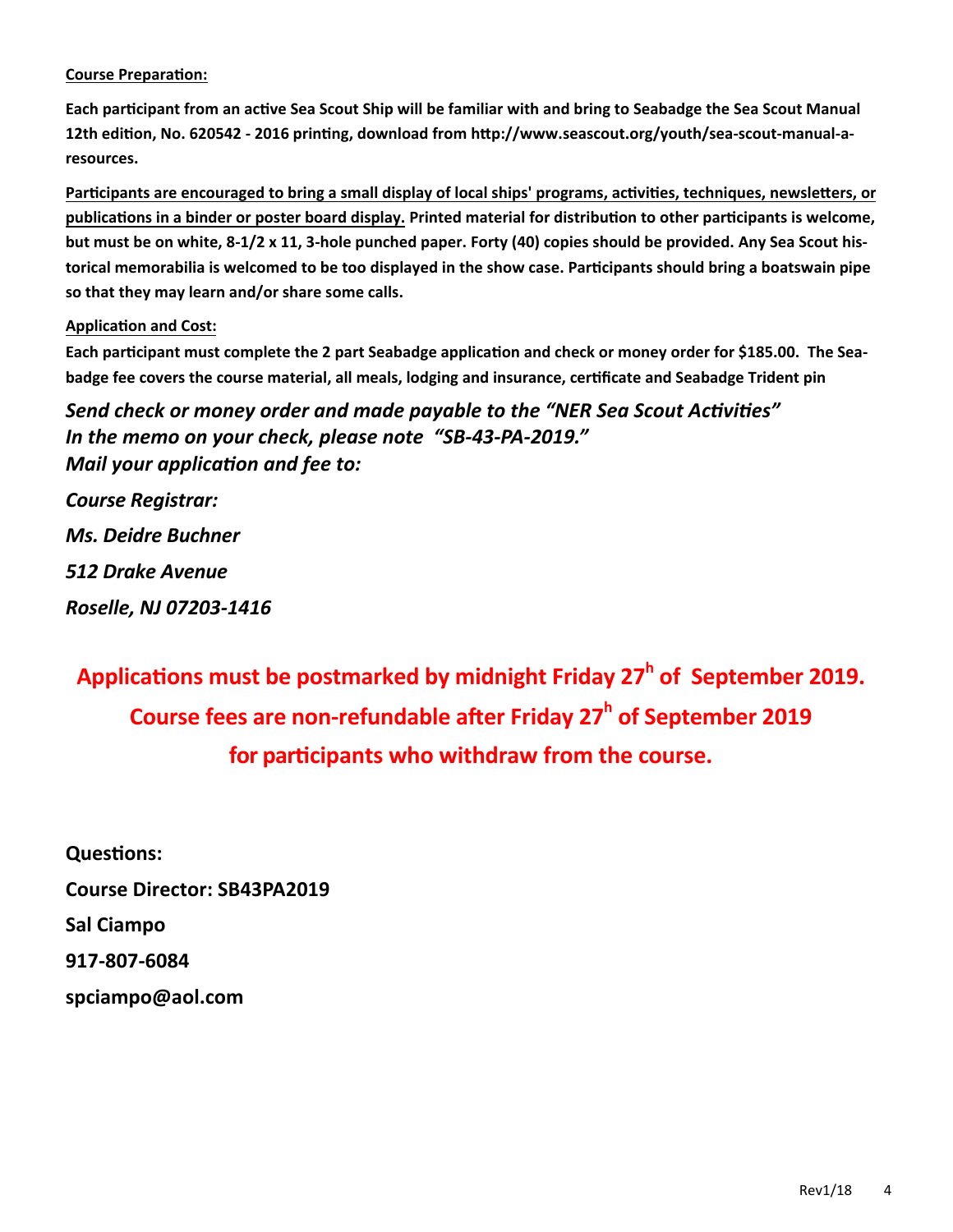

**SEABADGE (SB-43-PA-2019)** 

### **APPLICATION**



 **TYPE OR PRINT ALL INFORMATION IN BLUE OR BLACK INK**

| (Part 1, to be completed by Participant)                                                                                                                                                                                                                                                                                                                                                    |                    |            |  |  |  |
|---------------------------------------------------------------------------------------------------------------------------------------------------------------------------------------------------------------------------------------------------------------------------------------------------------------------------------------------------------------------------------------------|--------------------|------------|--|--|--|
|                                                                                                                                                                                                                                                                                                                                                                                             |                    |            |  |  |  |
|                                                                                                                                                                                                                                                                                                                                                                                             |                    |            |  |  |  |
|                                                                                                                                                                                                                                                                                                                                                                                             |                    |            |  |  |  |
| Scouting Position _____________________________Ship# _______Troop_______Crew_______ Council ______________                                                                                                                                                                                                                                                                                  |                    |            |  |  |  |
|                                                                                                                                                                                                                                                                                                                                                                                             |                    |            |  |  |  |
| Date Completed Sea Scout Leader Specific Training ______________________________<br>Date Completed BSA / New Youth Protection __________________                                                                                                                                                                                                                                            |                    |            |  |  |  |
| Eagle Scout (YES / NO) Date<br>Sea Scout Quartermaster (YES / NO) Date_____________                                                                                                                                                                                                                                                                                                         |                    |            |  |  |  |
| Vehicle Year/Make and Model: ___________________________License Plate/State: ______________________                                                                                                                                                                                                                                                                                         |                    |            |  |  |  |
|                                                                                                                                                                                                                                                                                                                                                                                             |                    |            |  |  |  |
| Education (Please circle)                                                                                                                                                                                                                                                                                                                                                                   |                    |            |  |  |  |
| High School                                                                                                                                                                                                                                                                                                                                                                                 | College/University | Post Grad. |  |  |  |
| Graduate                                                                                                                                                                                                                                                                                                                                                                                    | 1, 2, 3, 4         | 5, 6, 7    |  |  |  |
| I have read the Seabadge Fact Sheet and I acknowledge that I will be attending the course at The<br>Pocono Environmental Education Center, and that my course fee will not be refundable after Fri-<br>day, 27 <sup>th</sup> of September 2019. Once selected for participation to SB-43-PA-2019, I pledge to attend<br>for the entire period and carefully prepare my advance assignments. |                    |            |  |  |  |
| Signed: the contract of the contract of the contract of the contract of the contract of the contract of the contract of the contract of the contract of the contract of the contract of the contract of the contract of the co                                                                                                                                                              |                    |            |  |  |  |
| Mail this application, plus fee of \$185.00 check/money order made payable to:                                                                                                                                                                                                                                                                                                              |                    |            |  |  |  |
| "NER Sea Scout Activities" (Memo: SB-43-PA-2019)                                                                                                                                                                                                                                                                                                                                            |                    |            |  |  |  |
| Mail all to: Course Registrar: Ms. Deidre Buchner, 512 Drake Avenue, Roselle, NJ 07203-1416                                                                                                                                                                                                                                                                                                 |                    |            |  |  |  |
| Applications must be postmarked by midnight Friday 27 <sup>st</sup> of September 2019. Course fees are non-<br>refundable after Friday 27 <sup>st</sup> of September 2019 for participants who withdraw from the course.                                                                                                                                                                    |                    |            |  |  |  |